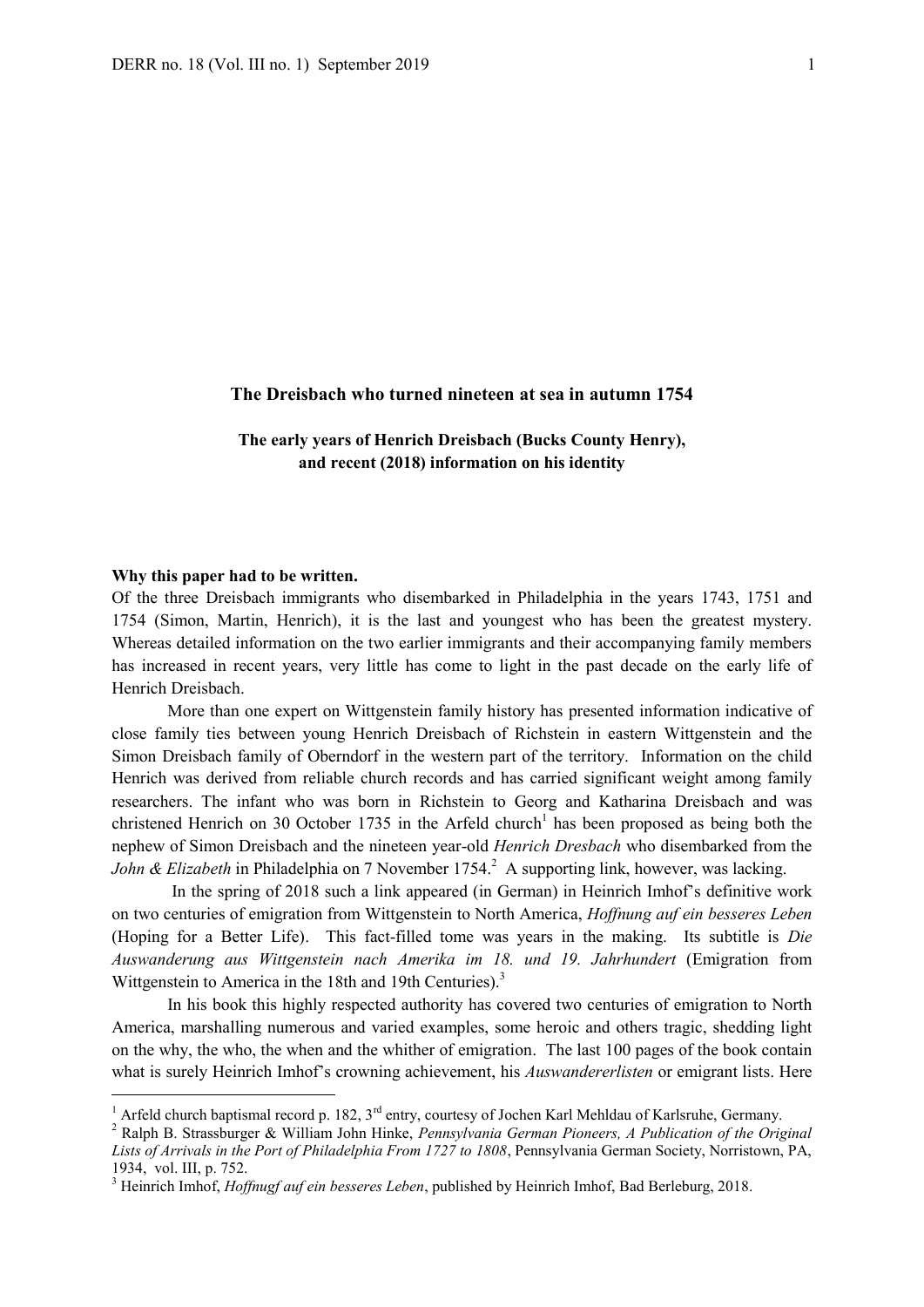he has assembled no fewer than 5,464 emigrants from Wittgenstein to North America in the period 1712 – 1908. And it is here, on page 446, that we find Imhof's linking of the young emigrant Henrich Dreisbach with the village of Richstein. Among the Wittgenstein passengers Imhof lists aboard the ship *John & Elizabeth* is:

## *Dreisbach, Joh. Heinr. (born) 1735, Richstein*

In his emigrant lists Imhof has standardized the varied spellings of the Wittgenstein names, thereby bringing them into line with today's usage. On the two lists the newly arrived Henrich signed at the Philadelphia Courthouse on 7 November 1754, he wrote his name as

## *Henrich Dresbach<sup>4</sup>*

Later in this paper we shall consider what may have contributed to young Henrich's modification of his family name, including some possible strain in the relationship between his father Georg and his uncle Simon.

Information on Henrich as a teenager is hard to find. A few interesting aspects are known, however, regarding his departure for the British colony of Pennsylvania. As we shall see, there is some hitherto unnoticed information with regard to young Henrich's traveling companions and their shared conditions aboard the ship *John & Elizabeth.*

## **One voyage, three lists.**

In *Pennsylvania German Pioneers<sup>5</sup>* one can study the passenger lists of many ships that arrived in Philadelphia from Europe in the eighteenth century. The first and basic list, required by the magistrates in the Philadelphia Courthouse for the official registration of the newcomers, was presumably put together on board the ship. It contained the names of male passengers above the age of sixteen who were to be walked from the ship to the Courthouse. The ship's officers, being Englishspeaking, had written the unfamiliar names of their German passengers as they heard them, and the resulting passenger names on many ships' lists can be a source of linguistic wonderment. Henrich Dreisbach, for example, appears on the *John & Elizabeth* passenger list as *Henrick Troestback*! 6

At the Courthouse each immigrant had to sign two new lists which followed the same order as that of the ship's list. By signing the first list, the oath of allegiance, they swore loyalty to their new ruler, the British sovereign. Signing the second list, the oath of abjuration, meant that they renounced all fidelity to their former rulers. A majority of the *John & Elizabeth's* 130 male signers could write their own names. Twenty-nine of them, however, placed an X next to the name inserted for them by a courthouse scribe.<sup>7</sup> On both lists Henrich wrote: *Henrich Dresbach*, using a form of the Dreisbach surname that was not unknown in Wittgenstein, but was not common. Whether this might have been the young man's intentional rejection of his Dreisbach heritage is a question to be considered.

Ships' lists do not cite passengers' individual origins, but three regional areas of origin do appear at the top of the *John & Elizabeth* passenger list. They are Hanau, the Palatinate, and Wirtemberg (Württemberg). There is no mention of tiny Wittgenstein. A number of the ship's passengers bore family names known to exist in Wittgenstein, but Imhof includes in his emigrant list only those for whom he can document Wittgenstein origins or residency. Of the 130 adult male passengers on the *John & Elisabeth*, Heinrich Imhof was able to identify fourteen men, including our Henrich, who share eleven Wittgenstein family names. Imhof even calculated the probable number of their dependents on board as thirty-eight, based on extant Wittgenstein records and on the huge

<sup>&</sup>lt;sup>4</sup> Strassburger & Hinke (see note 2) vol. III, pp. 668, 670,

 $5$  See note 2.

<sup>6</sup> Strassburger & Hinke, vol. I, p. 666.

<sup>&</sup>lt;sup>7</sup> Idem, Vol. I, pp. 668, 670. With grateful thanks to Marcia Dreisbach Falconer for supplying exhaustive information on the *John & Elizabeth* lists as found in the published Strassburger & Hinke lists.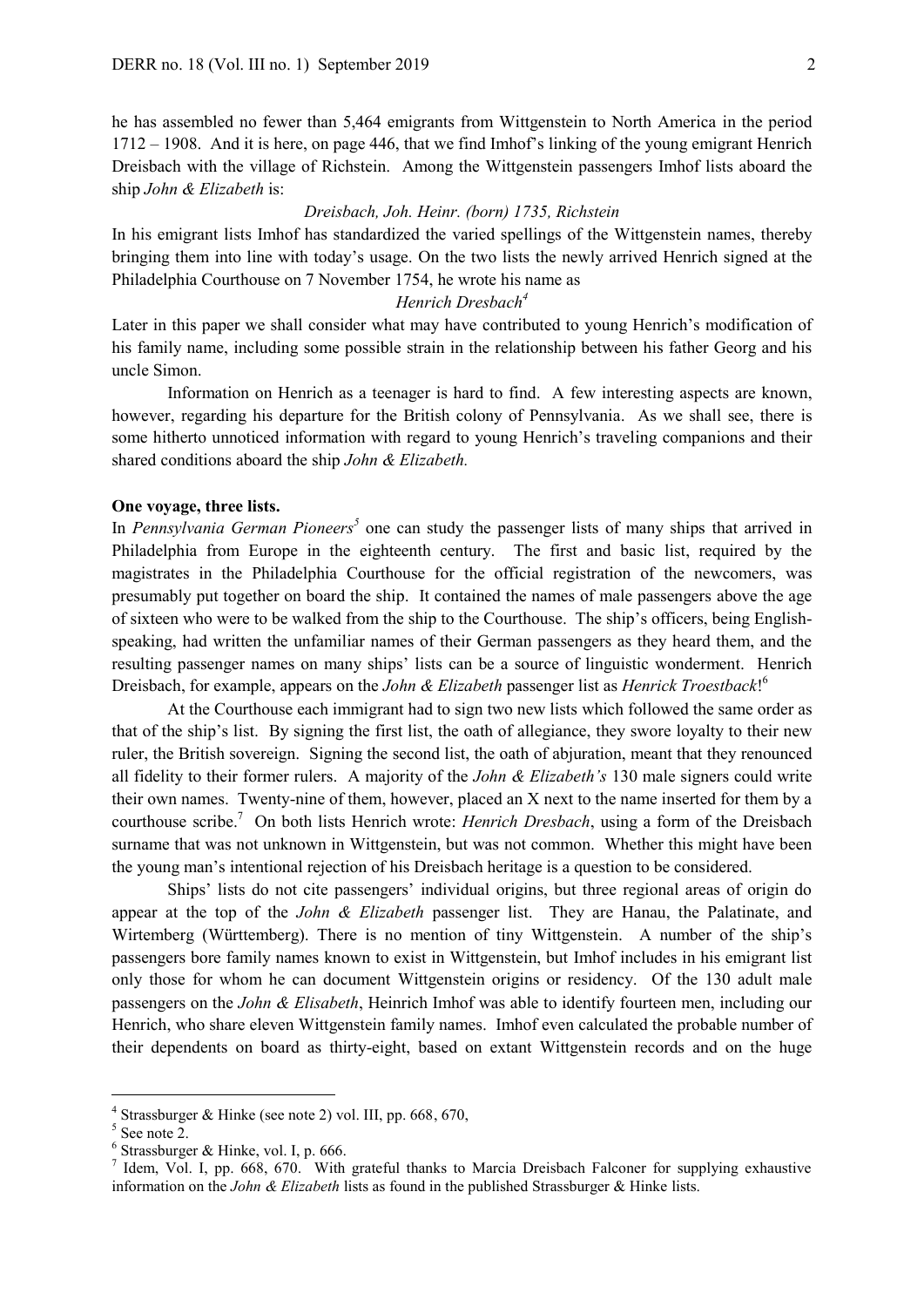database compiled by fellow historian Jochen Karl Mehldau.<sup>8</sup> The three lists also provide us with an additional significant indication of Henrich Dreisbach's Richstein origins, but we shall keep that till last.

## **From Henrich to Henry.**

The contrast is great between the paucity of facts about the young Henrich of Richstein and the many later church, tax and military records generated by the mature Henry Dreisbach in the north-western corner of Bucks County, PA. His adult life there is well documented, and in the church records his name is once again spelled Dreisbach. In 1808 Henrich/Henry died where he had lived his adult life, and was interred in the Almont burial ground near his house and farm. Family researchers have given him various epithets including "Bucks County Henry".

With regard to young Henrich Dreisbach's life in Wittgenstein, our knowledge is expanding. We know now that in 1743 and the following years Henrich's father, Georg Dreisbach, was affected legally and economically by certain consequences of Simon Dreisbach's unauthorized departure for North America in 1743.<sup>9</sup> We also know that in January 1748 twelve-year old Henrich of Richstein, having already lost his mother, now lost his father. Though our knowledge of his teenage years is almost non-existent, we do have Heinrich Imhof's unhesitating connection of the Richstein boy with the *Henrich Dresbach* who at eighteen made his way to the Amsterdam wharves and took passage on a ship destined for Philadelphia. In the following we shall examine certain information and related contexts which, we propose, can have set Henrich Dresbach on the path that led to the colony of Pennsylvania, there to make a new life for himself as Henry Dreisbach of Almont in Bucks County.

## **The story starts in Oberndorf.**

1

The roots of Henrich's story lie partly in Oberndorf, in the *Am Aberge* house and its lands. Did the child Henrich Dreisbach ever accompany his father Georg on the long way to Oberndorf and the Dreisbach house on the hill, called *Am Aberge*? It was there that Henrich's father Georg Dreisbach had been born in 1701. There George's elder brother Simon, born in 1698, had been the official head of the *Am Aberge* household since at least 1727. A younger brother, Hermanus, called Mannus (1706- 1765), was seldom at home, as he served in the count's militia, and later worked on his grounds as a hired man.<sup>10</sup>

Until Henrich turned eight, it would have been possible for him to visit his six Dreisbach cousins at *Am Aberge*, five of whom were boys. The youngest, Johann, was closest in age to Henrich, as both were born in 1735.<sup>11</sup> After early 1743 such visits were no longer possible. *Am Aberge* was vacant and despoiled. Leaseholder Simon Dreisbach had secretly left for Pennsylvania on the night of 15 May with his household and farm animals. Thereafter Henrich's only close Dreisbach relative was his uncle Mannus whose life was not without problems, as we shall see. Whether 'Uncle Mannus' could be considered a model uncle is a matter for discussion. In the meantime we shall seek for Georg Dreisbach's possible reasons for leaving the *Am Aberge* homestead.

<sup>&</sup>lt;sup>8</sup> Jochen Karl Mehldau is the first to be thanked of those Imhof cites in his Foreword. Mehldau has built up a huge database, *The Wittgenstein Family Database* (*Wittgensteiner Familiendatei*), and has long shared his information with Heinrich Imhof and with American Dreisbach researchers.

<sup>&</sup>lt;sup>9</sup> The consequences of Simon Dreisbach's departure are treated for the first time in English below.

<sup>&</sup>lt;sup>10</sup> Werner Wied, *Die Feudinger Höfe*, Ortsheimverein "Auf den Höfen", Bad Laasphe-Rückershausen 1991, p. 405.

<sup>&</sup>lt;sup>11</sup> A possible encounter in Pennsylvania between the Dreisbach cousins Johann son of Simon and Henrich son of Georg perhaps took place in upper Bucks County, PA in the late 1750's. See Research Notes.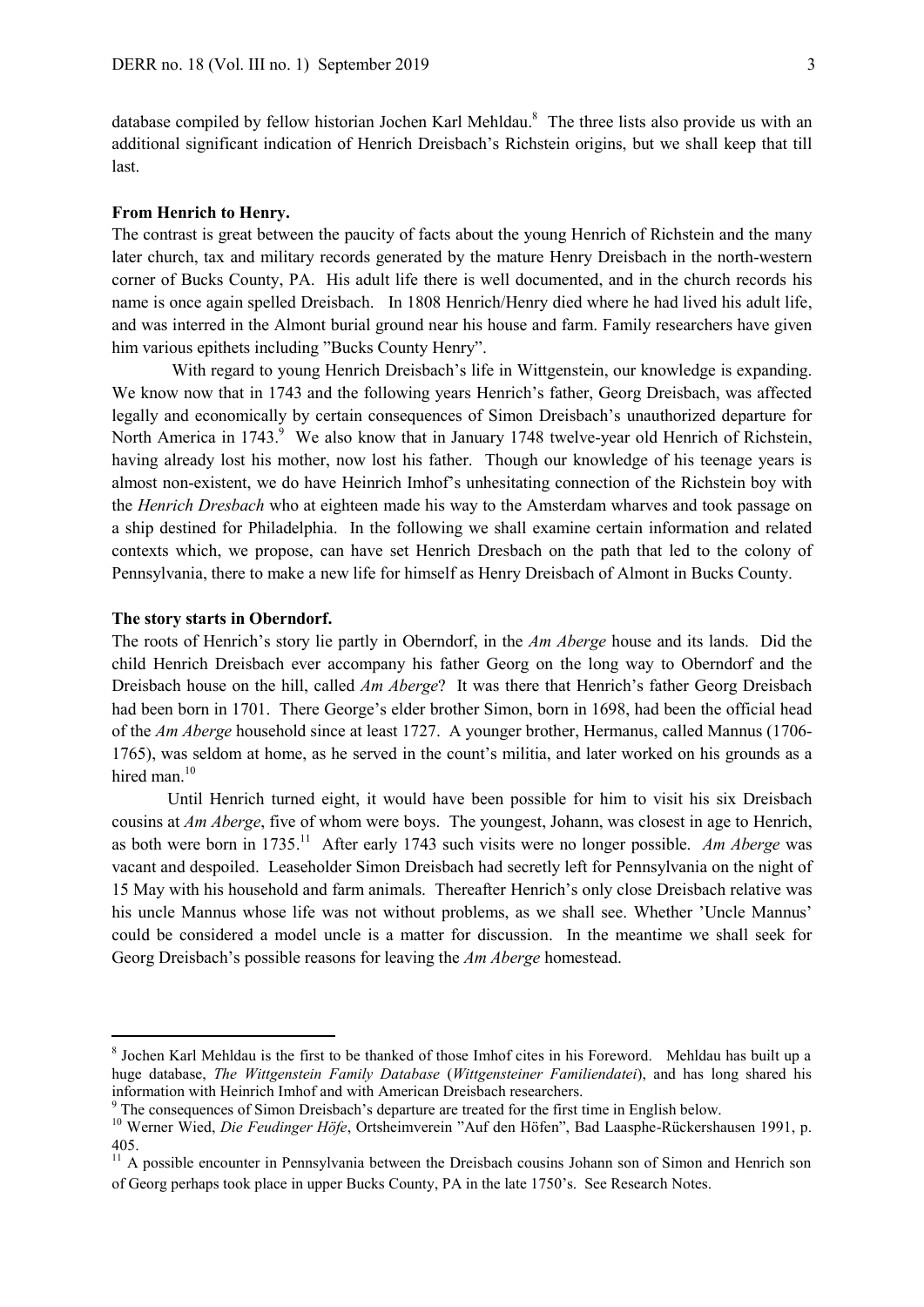

*Fig. 1. The two Wittgensteins in the 18th century. The dotted line divides Wittgenstein-Berleburg in the north from Wittgenstein-Wittgenstein in the south. The counts of the north and south had their seats in Berleburg and in Laasphe respectively (the turreted castles B. and L.).*

*The blue houses represent the villages of Oberndorf and Richstein.* 

*The yellow squares indicate two parish churches: A is Arfeld, which served many eastern villages including Richstein. F is for Feudingen, which served Oberndorf and some twenty other villages.*

*R., Ba, Amt., St. are the villages Raumland, Balde, Amtshausen, Steinbach, where various Dreisbachs lived.* 

*E. is Erndtebrück, an important town for westward connections and birthplace of Georg Dreisbach's second wife.* 

## **Georg Dreisbach leaves Oberndorf and** *Am Aberge***.**

It would have been clear to all that Georg Dreisbach, being a younger brother, would have to fend for himself. There was an ancient rule in Wittgenstein that when one of the count's fief holders or vassals died it was the first-born who would follow him. If the eldest child was female this right would pass to her husband. Likewise, if the widow chose to remarry, it was the new husband who would become the next fief-holder or *Hausmann.* In 1712, a year or so after the death of *Hausmann* Georg Wilhelm Dreisbach (1669-pre-1712), the *Am Aberge* widow Margreth Sassmannshausen married Jost Wied, a local man. He was then thirty-two and could expect to have charge of the property for years to come; his son-in-law Simon Dreisbach might well have a long period of waiting before succeeding him.

How long Jost Wied actually functioned as *Hausmann* at *Am Aberge* is not known. The last indirect traces of him are quite early: the baptism of a daughter on 4 April 1716, and her burial the following year.<sup>12</sup> We know only that his death preceded that of his wife Margreth, for in the Feudingen church record of her death on 27 April 1726 she is called the widow Wied.<sup>13</sup> Nor do we know exactly when Simon Dreisbach acceeded to his birthright. The earliest known record of his being the *Am Aberge* fiefholder is from the year 1727.<sup>14</sup>

The three Dreisbach brothers found separate economic solutions. To supplement the income of his not very large farm, Simon worked occasionally as a carter in the 1720's, making deliveries as

1

<sup>&</sup>lt;sup>12</sup> Feudingen church baptismal record of 4 April 1716 p. 233, record no. 11; burial record for 7 Sept. 1717, 22nd entry on p. 184 verso.

 $^{13}$  Feudingen church burial record 1726, entry 13, p. 201 recto.

 $14$  Note 10.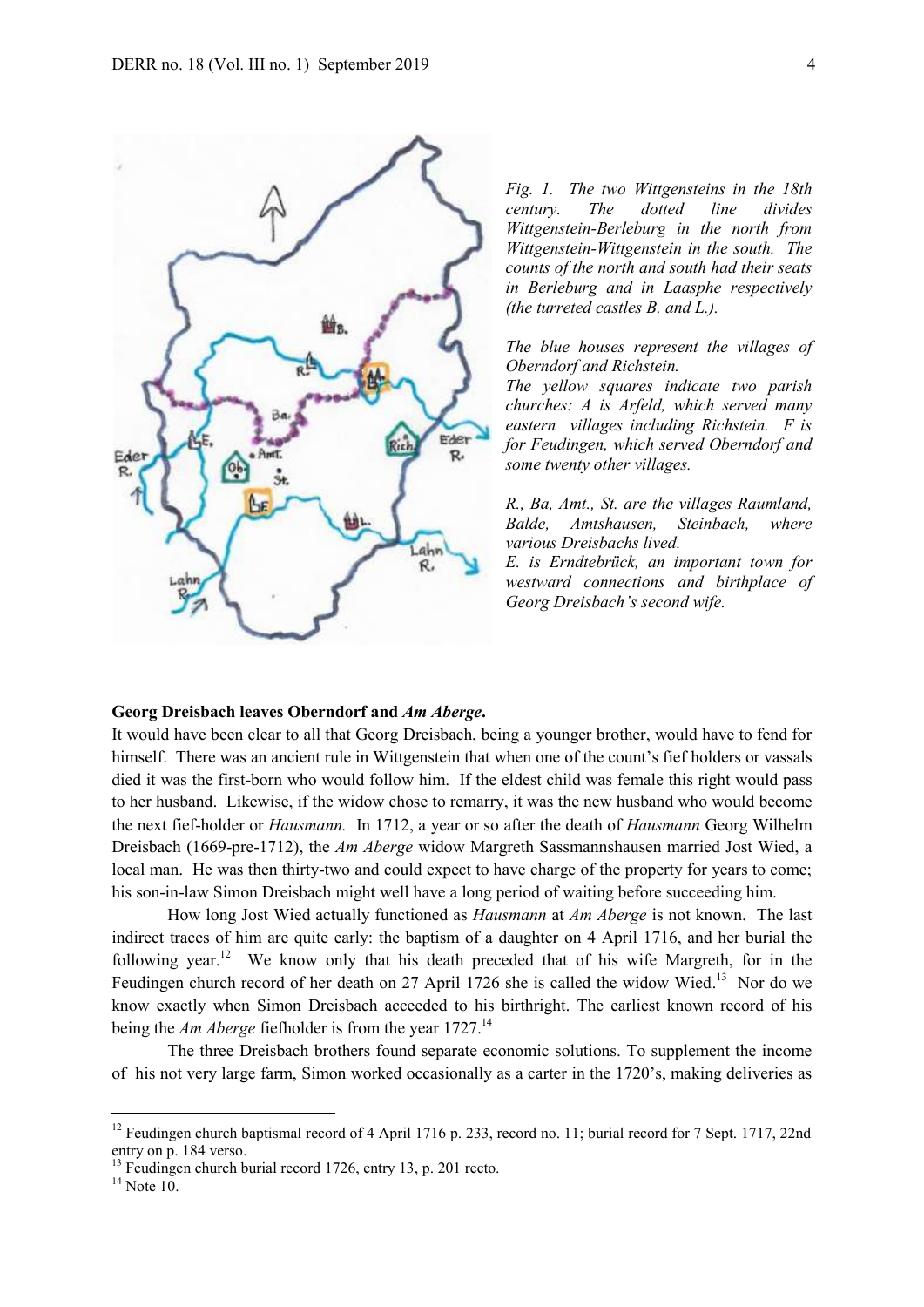far away as Cologne.<sup>15</sup> There is scant information on the youngest brother, Mannus, who in 1732 at age 26 signed a four-year contract to serve the count as a militiaman and, as mentioned, later worked as a laborer on the Count's properties.<sup>16</sup>

As for Georg, in late 1727 at twenty-six he was still living at home. A document dated 9 December 1727 lists the Count's adult male subjects with their civil status, village by village.<sup>17</sup> In Oberndorf, the first family listed is that of *Simon Dreyßbach*. His two brothers, cited as *Johann George* and *Manus,* are both noted as single and living at home. Soon thereafter Georg seems to have left Oberndorf and moved to Richstein, perhaps for reasons of employment. We would not have suspected this, were it not for a nephew's baptism in Feudingen in early 1730.

In early January 1730 Simon Dreisbach and his wife Katharina were expecting the birth of their sixth child, and plans were being made for the many visitors who would come to *Am Aberge* to congratulate the parents.<sup>18</sup> The christening in the Feudingen church would be scheduled quite soon after the birth, and the baptismal sponsors would need to be informed quickly of the day and time of the ceremony in Feudingen. Simon's brother Georg had been asked to be one of the sponsors.

The child was probably born after mid-January and would receive the name Simon at the baptism on 24 January 1730. In the church record the baptismal sponsors appear with their place of residence. Unfortunately, the page with little Simon Dreisbach's christening has been seriously damaged. Researcher Jochen Karl Mehldau examined the document, finding "*Georg …bach des Vaters Bruder",* (Georg [Dreis]bach the father's brother), but his place of residence was damaged or illegible. However, Mehldau did not hesitate to insert Richstein (from his extensive family data base) as Georg's place of residence. Herr Mehldau can no longer be approached for further information, but his placing Georg Dreisbach in Richstein as early as January 1730 is not easily dismissed.<sup>19</sup>

#### **The 'pull' of Richstein.**

The village of Richstein had a longer and more impressive history than Oberndorf could ever claim. In 1984 Richstein celebrated 600 years of recorded history as a civic entity. As early as 1384 it was a regional seat of government with its own court of law. Its medieval castle dominated a long northsouth rise in the landscape and the village was a string of houses along the road leading to the castle.

By the time Georg Dreisbach moved to Richstein the village had totally changed. The castle was a ruin and the houses on the hill were gone. Disaster had struck one day in 1590 when a fire spread rapidly through the village destroying thirty houses and leaving only two sheds standing. Richstein was rebuilt at a lower elevation on the opposite side of the stream known as the Richsteinbach. By the year 1730 Richstein had become a sizeable village, having no less than 230 inhabitants. (In 1736, Oberndorf had a mere 90.) Moreover, Oberndorf lay at the far end of a small road and a few tracks, whereas Richstein was situated at a crossroads. Though we do not know if Georg Dreisbach had a trade or other specialization, Richstein by its very size may well have had better opportunities to offer a man in his late twenties.

**Georg Dreisbach starts a family.** It remains a mystery how Georg Dreisbach supported himself in Richstein in the years before his marriage. Information on his adult life has come mainly from records of church rites – baptisms, marriages, funerals.

<sup>&</sup>lt;sup>15</sup> See DERR no. 6, "Simon the carter", on the DFA website.

 $16$  Note 6.

<sup>17</sup> Princely Sayn-Wittgenstein-Hohenstein Archive, Holding W 51, *Untertanenverzeichnis*, Oberndorf, p. 21b.

<sup>&</sup>lt;sup>18</sup> A girl, Katharina, had died in 1725. Two more, Alexander and Elisabeth, would die in the course of 1731.

<sup>&</sup>lt;sup>19</sup> The detailed information on the 1730 christening of Simon Dreisbach Jr., which Jochen Karl Mehldau has supplied in a print-out of his *Descendant list for Simon Dreisbach born 1698,* is only one example of his careful and extensive work in collecting and digitizing the extant early Wittgenstein records.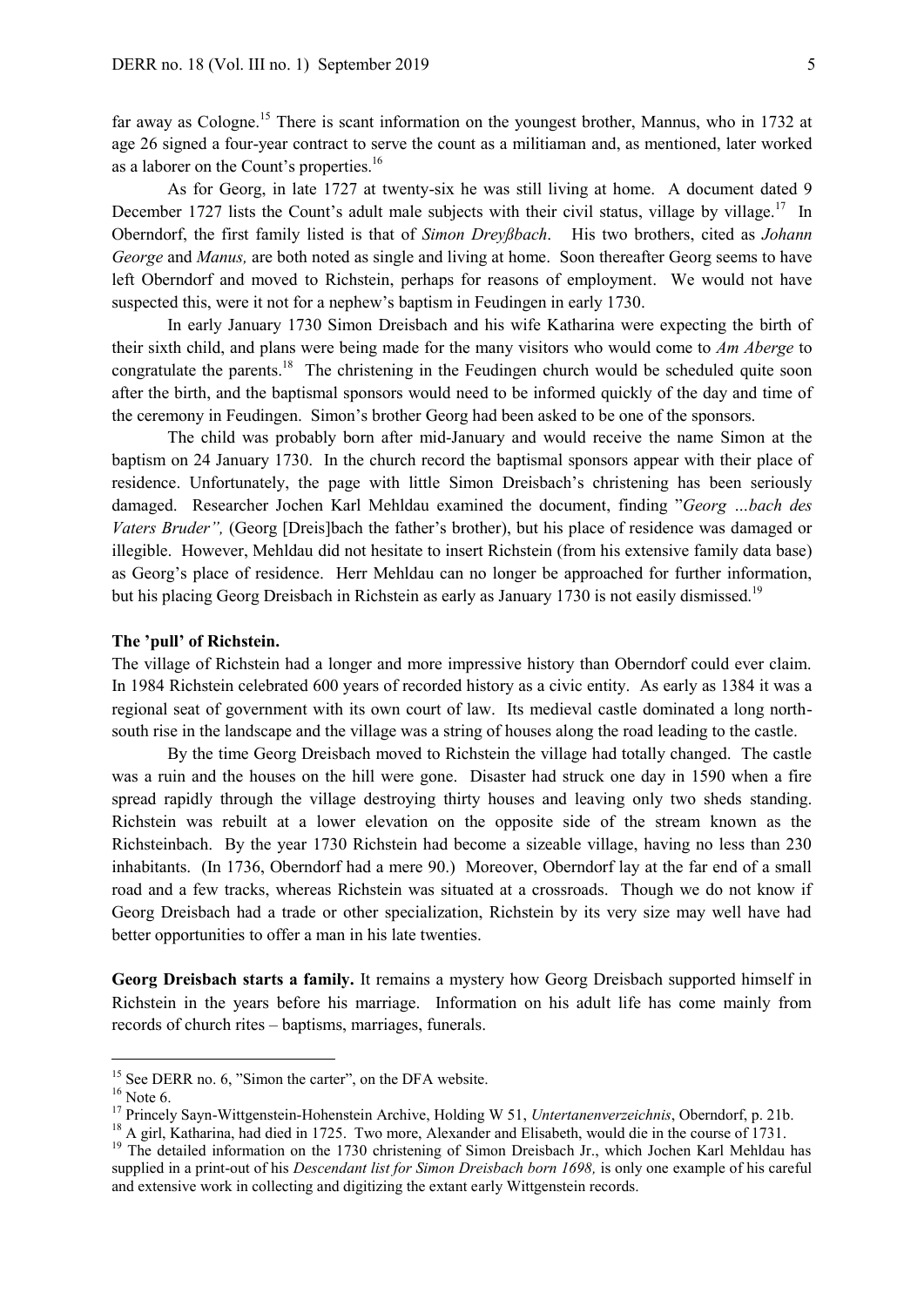

*Fig. 2. Richstein ca. 1738. Formerly situated along the road on the left leading up to the Richstein castle, it was totally destroyed by fire in 1590 (the ruined castle and a chapel possibly used for baptisms are seen on the left). Richstein was rebuilt on the opposite side of the stream. In 1738 young Henrich Dreisbach was living in one of its many houses. Photograph: Marcia Dreisbach Falconer, from Count Friedrich's unique 1739* Forstatlas *(Forest Atlas) in the Princely Archive Sayn-Wittgenstein-Hohenstein in Bad Laasphe.*

It was not until 1734, when he was 32, that Georg married Katharina (Catharina Elisabeth) Feuring, a young woman of Richstein, thirteen years his junior and heiress to the house called *Hebelhaus*. Thus Georg became a *Hausmann* under Count Friedrich*.* His future was now secure if he worked hard, paid various fees and made other contributions to the Count's administration. Between 1735 and 1743 four children were born to the couple, but only the first two lived to adulthood. The firstborn, the future emigrant Henrich, was baptized on 20 October 1735 as Johann Henrich, and must have had at least one baptismal sponsor though the record does not contain any.<sup>20</sup> Next came Anna Elisabeth, baptized on 6 March 1736. (The first names given at baptism were so-called *church names*, in this case Johann and Anna, which would not normally be used in the child's everyday life. Johann was the most popular church name for boys; for girls there were two, Anna and Maria.)

At the baptism of Anna Elisabeth only one godparent is mentioned. He was *Hermann Dreysbach*, the father's brother, from Oberndorf. Thus Mannus, the youngest of the three Dreisbach brothers, came for the christening of his niece, perhaps in the Arfeld mother church or in its chapel in Richstein. In any event Mannus and the other guests and family would have accompanied father Georg to *Hebelhaus* to join in the celebratory festivities.

<sup>&</sup>lt;sup>20</sup> Baptismal records of the Arfeld parish church, p. 182,  $3^{\text{rd}}$  entry.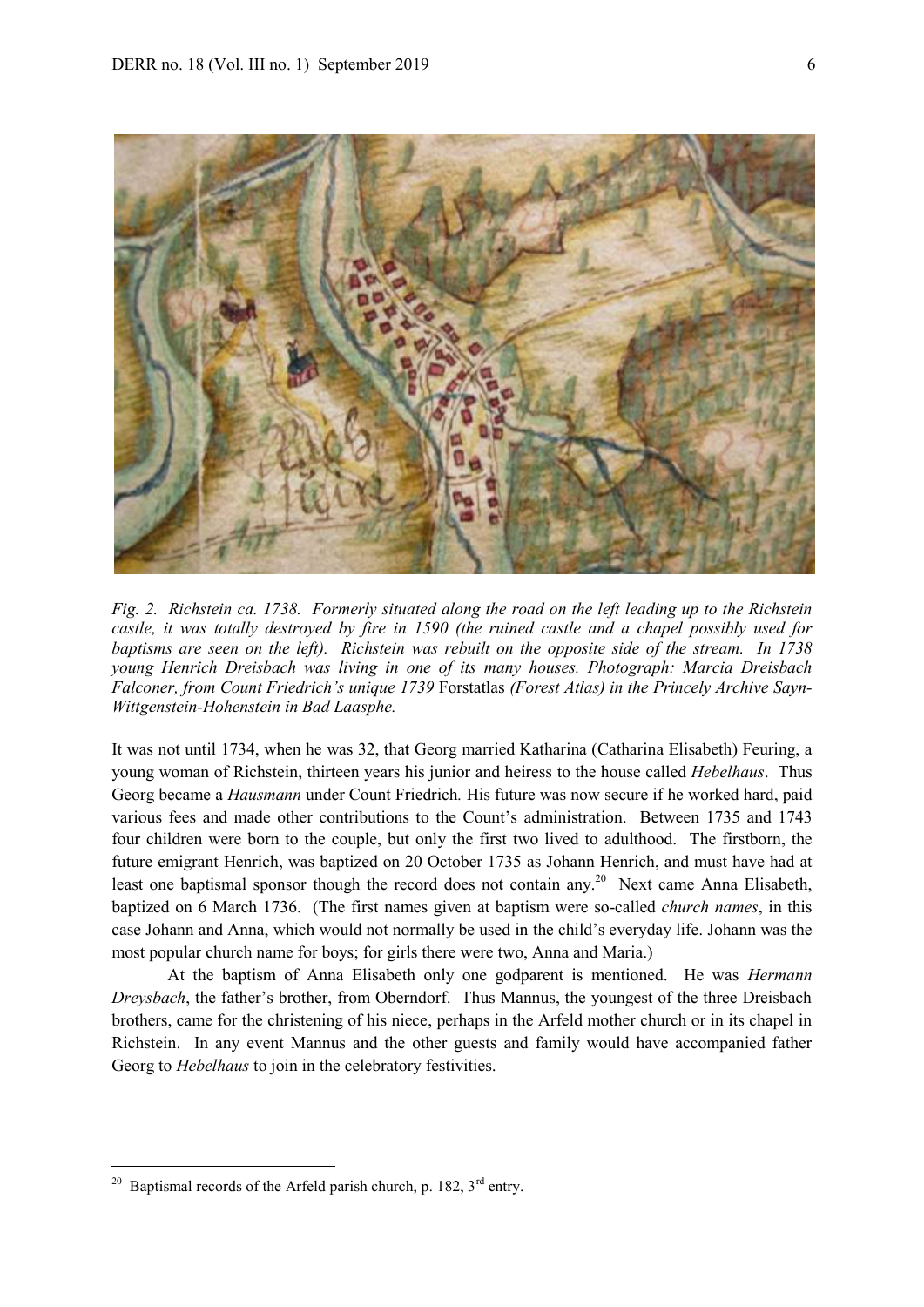#### **Young Henrich Dreisbach and a chain of deaths.**

As can be seen in the view of Richstein in Fig. 2, Henrich Dreisbach came into the world in a village whose many houses clustered in a narrow space hemmed in by hills. In such a village Henrich and his sister Elisabeth could find many playmates. Their childhood, however, was less than carefree.

The family grew; two girls were born in close succession. Maria arrived in July of 1741 when Henrich was six. She died one year later. Luise was born in December of 1743, but died in April 1744 only four months old. Then, in that same year, came the hardest blow of all. The children's mother, Katharina, died in August, only a few months after baby Luise's death. The surviving older children, Henrich and Elizabeth were then eight and six, and had experienced three deaths within just two years.

Georg Dreisbach, now a single parent, was left to rear Henrich and Elizabeth. For lack of access to published information on the early inhabitants of Richstein it is not certain whether there were Feuring in-laws in Richstein who could provide help and support for this little family. George was in any event no stranger to death, having seen much of it in his birthplace.<sup>21</sup> He was now the stable element in Henrich's and Elisabeth's lives. This situation lasted until the end of 1746 when a brighter era seemed to dawn for this family of three.

On 16 December 1746, more than two years after the death of his first wife Katharina, Georg Dreisbach remarried. He had found a young woman, Maria Birkelbach, from the town of Erndtebrück on the western edge of Wittgenstein. Born in November of 1725, Maria was only twenty-one on her wedding day in the Arfeld church; her husband was forty-five. In fact, Henrich acquired a stepmother who was only ten years his senior. One year and two days later a daughter was born, Maria Elisabeth, who would grow to adulthood and live till 1803. Life had returned to the family in the house called *Hebelhaus.* Or so it seemed.



1

*Fig. 3. The church in Arfeld which served various villages in eastern Wittgenstein, including Richstein. Here both of Georg Dreisbach's marriages were performed, the baptisms of his children were recorded, his first wife and two of their infant children were buried. Georg Dreisbach was also interred here. See also notes 24 and 25 for later family burials.*

*Drawing by Helmut Richter. Reproduction rights graciously granted by the Wittgensteiner Heimatverein e.V.*

<sup>&</sup>lt;sup>21</sup> Georg lost his father before he was ten. His mother remarried, her child died in infancy and the father himself died after 1716. The maternal grandparents continued to live in *Am Aberge* until their deaths in 1721 and 1722. Brother Simon lost a little daughter there in 1725. The mother of the three Dreisbach brothers died there in 1726.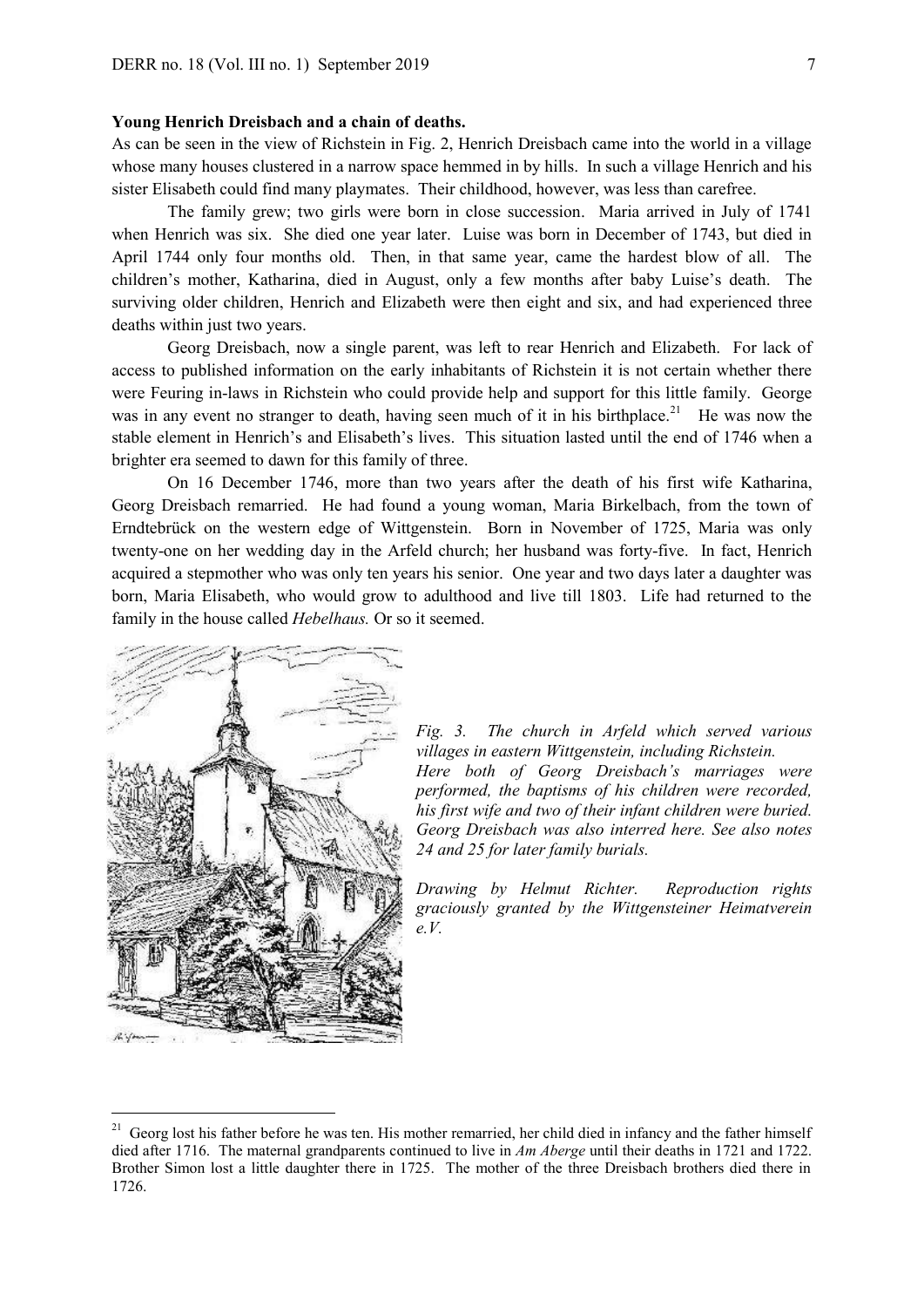#### **Georg Dreisbach in his med-forties. Civic respect, yet at the mercy of the Count.**

**1) Georg Dreisbach as a reponsible citizen:** The one known piece of information relative to Georg Dreisbach's status in Richstein is his civic title, cited in one of Count Friedrich's administrative documents. Dated 4 February 1744, it identifies "Georg Drespach" as "Gemeinsman von Rüchstein". This meant that as Richstein's *Gemeinsman* or *Gemeindeman,* he had been elected to a position of local responsibility by his fellow householders in the village. This position involved various official and administrative tasks, including meeting the Count's demands for teams from the village to perform long hours of work on his farming estates.

The title *Gemeinsman* represents a position of trust, and can be seen as a confirmation of Georg's successful integration into a community where he had been living for no more than fifteen years. He appears to have attained a level of social respect never achieved in Wittgenstein by either of his brothers (see Research Notes). Ironically, the document which identifies him as Richstein's *Gemeinsman* was in fact related to quite another part of Georg Dreisbach's life – to an undeclared inheritance that had not been reported to the Count's administration.

**2) Georg Dreisbach, a "hay thief"?** His legal troubles begin in the summer of 1743. It was Simon Dreisbach's secret departure for Pennsylvania that set off a chain of official actions leading to legal troubles for Georg Dreisbach and certain of his relatives. On the night of 15-16 May 1743 Simon had secretly left *Am Aberge* with family and farm animals.<sup>22</sup> Count Friedrich, ever mindful of his own income, ordered that a new *Hausmann* candidate be found for the abandoned property. First, however, the Count ordered a full investigation of the pilfering that had taken place in connection with the Dreisbachs' departure, for Frederick viewed everything on the property as belonging to himself.

In July or early August a propertyless Oberndorf man emerged as an eager candidate to replace Simon Dreisbach. Crops in the abandoned *Am Aberge* fields were ripening, particularly the grasses destined to become hay, and the candidate was given permission to start harvesting in the neglected fields and grasslands. In no time at all a long-hidden problem was revealed. The future leaseholder complained to the Count that men were harvesting hay on his land and taking it away.

The Count again ordered an investigation. Witnesses were heard, and Georg Dreisbach of Richstein and his uncle Jost Sassmannshausen of Oberndorf were accused of mowing grass for hay and hiding it in a shed in Oberndorf. Now the existence was revealed of certain undeclared and untaxed private plots embedded among the Count's *Am Aberge* meadows and fields. Such plots were legal, but only if the inheritance was recorded and the associated fees and taxes were paid into the Count's treasury. None of this had been done.

These private plots had been the personal property of the Dreisbach brothers' maternal grandfather, master carpenter/builder Johannes Sassmannshausen, a previous *Hausmann* in *Am Aberge*. Until Simon left secretly in May 1743, there had been five heirs to these plots. After Simon Dreisbach's illegal departure for Pennsylvania, the heirs were four in number. Not knowing what the future of their secret inheritance might be, the four heirs had already made a simplified redistribution of their plots into three parts, one for each of the two Sassmannshausen sons and the third for their two Dreisbach nephews, the sons of their late sister.

Now, with the new contract for *Am Aberge* about to be formalized, action was called for. Georg Dreisbach and his uncle Jost Sassmannshausen went to 'their' fields and cut the fully grown grasses. It was an unwise decision. The future householder immediately complained vociferously.

<sup>&</sup>lt;sup>22</sup> The exit of the Simon Dreisbach family from *Am Aberge* on the night of 15 to 16 May 1743 is treated at length in DERR no. 16.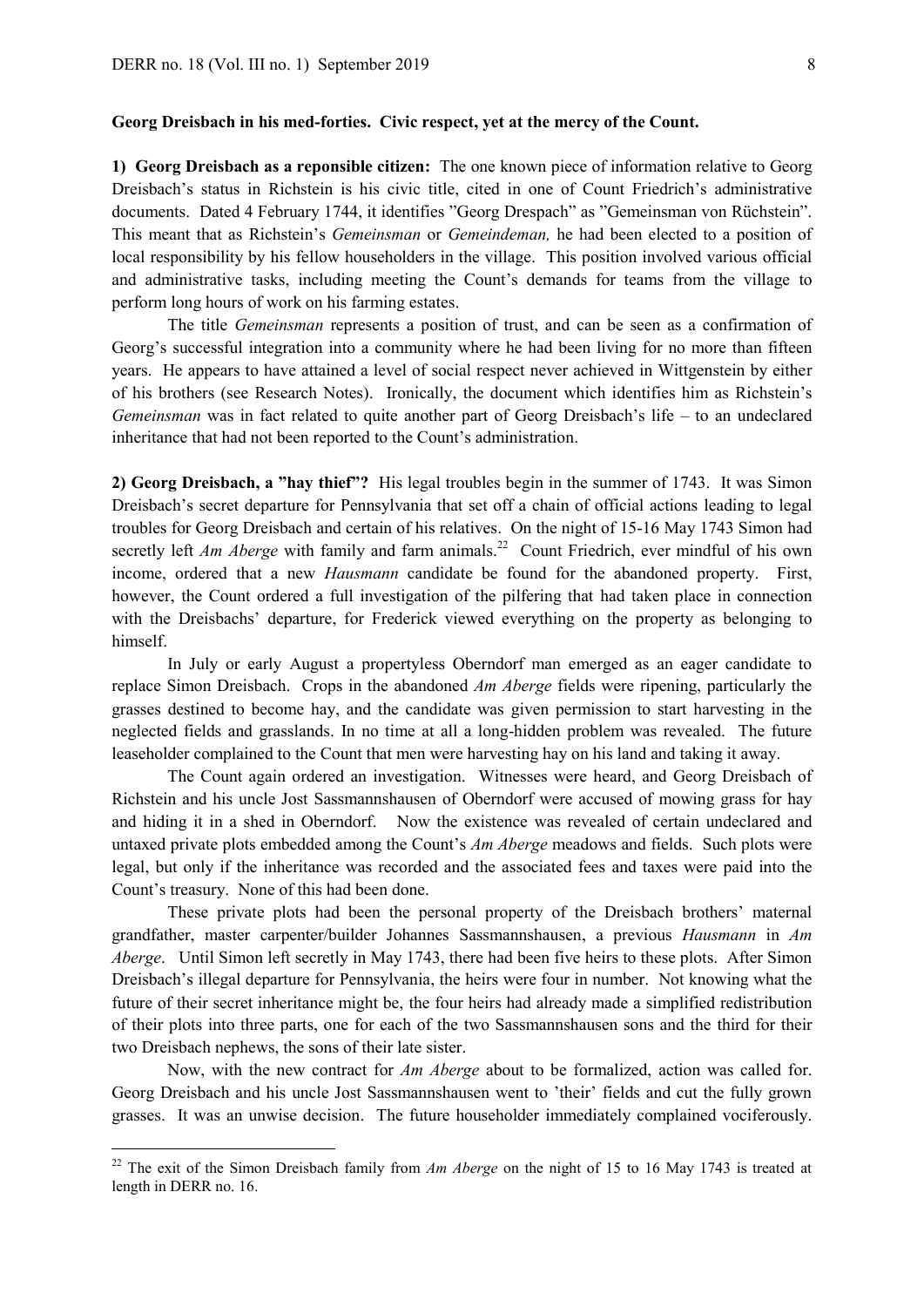The hay was soon found, measured and weighed, and the "hay thieves" were summoned to appear on 10 September for questioning by the Count's Chamber in Castle Wittgenstein.

#### **3) Georg Dreisbach's honor restored.**

Both Sassmannshausen uncles, Jost and Arendt, were interrogated on 10th September 1743, as well as Georg Dreisbach. (His brother Mannus was not personally implicated as he had not participated in the hay harvesting.) The Council was now confronted with so many unresolved issues and technicalities that further action was postponed until the next session, one week later. The two sets of brothers, Sassmannshausens and Dreisbachs, got to work and formulated their separate appeals to be presented to the Chamber.

Returning to Castle Wittgenstein on 17th September, and having already submitted their appeals, the Sassmannshausens and their nephews awaited the Chamber's decision. The Sassmannshausens were informed that their appeal had received a positive response. There were fees and taxes to pay, but ownership of their plots was confirmed. For Georg and Mannus, however, there was sterner news. Due to a technical hindrance in their case (possibly related to Simon's absconding and his unpaid debts to the Count's treasury) a final decision could only come from the highest level, from Count Friedrich himself. The case was then closed and the Dreisbach brothers were left in a situation of uncertainty that would continue for more than two years.

Finally, on 14 September 1745, the Chamber announced that on 24th August a decision had been duly reached at the highest level, and on this basis the Dreisbachs' right to their hereditary lands was now legally recognized.<sup>23</sup>



*Fig. 4. Castle Wittgenstein above the town of Laasphe, engraving by Matthäus Merian published posthumously in 1655 in the series* Topographia Germaniae*. The landscape is exaggerated, as is the relative size of the castle, but this is a seemingly faithful representation of Laasphe below. It was still a walled town in 1743 when the Sassmannshausens and Dreisbachs were making their way up the steep road to the castle. Source: Wikimedia Commons.*

 $2<sup>23</sup>$  See the remarkable documentation of these events as presented in the Research Notes below.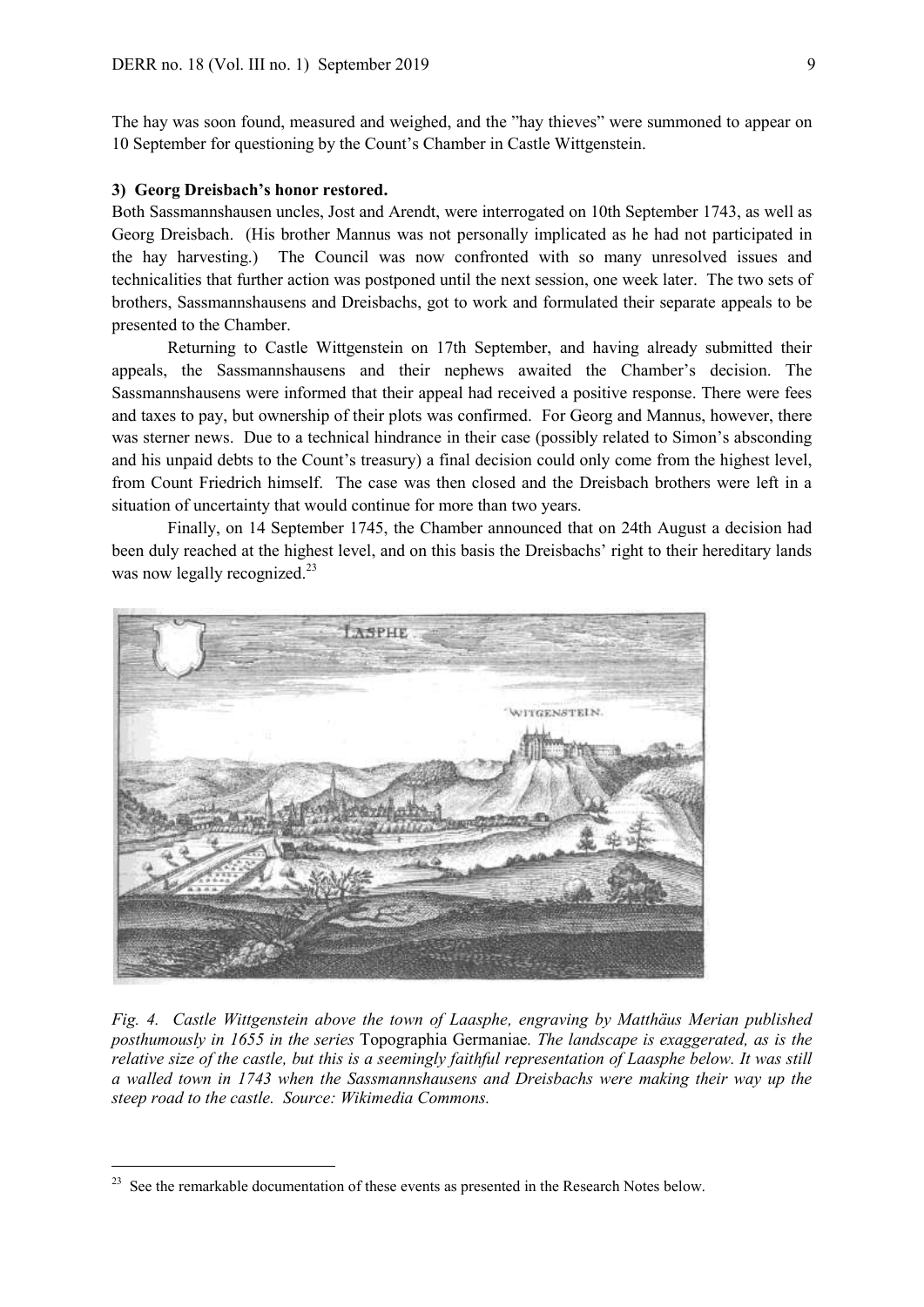#### **The end of a short life.**

-

Georg Dreisbach died in late January 1748, aged 46 years and approximately 2 months. He had had a mere thirteen months of family life with Maria Birkelbach. Georg was interred in the Arfeld church's burial ground on the first of February 1748. His life had been short and not particularly carefree. He had experienced many family deaths in *Am Aberge* and then in his own *Hebelhaus*. He had lost two infant daughters in July 1742 and April 1744, and soon thereafter his first wife, in August of that same year. From the summer of 1743 to September 1745 his life had been overshadowed by uncertainty as to the ownership of his inheritance at *Am Aberge* which Count Friedrich seemed in no hurry to grant.

Georg's life then took a new and positive turn with his marriage in December 1746 to Maria Birkelbach. She was young and would live a long life, as did their daughter Elisabeth, born 18th December  $1747<sup>24</sup>$  As the year 1748 commenced, it did indeed appear that life had returned to the *Hebelhaus* family.

There is no specific information on the death of Georg Dreisbach, neither the cause of his death nor even the exact date of death. We do not know what happened in Georg's life in the first weeks of the year 1748. There is only the Arfeld Church's record of his interment at the beginning of February. Georg and Maria had been married for one year and six weeks. Their child Elisabeth was just six weeks old.

Henrich and his sister Elisabeth were old enough to recognize the gravity of the situation. Their father had been the secure foundation and support of their lives. Henrich was twelve years and three months old when Georg died. Elisabeth was a few weeks short of her tenth birthday. Maria, their widowed step-mother, had turned twenty-two a few months previously.

At present there is no available information on life in *Hebelhaus* in this period. It is quite possible that the cause of Georg's death was a sudden illness or an accident. It is doubtful that the family was in any way prepared for his demise. There were no near Dreisbach relatives to turn to except Mannus, who led what appears to have been an unstable existence. It is probable that there were friends of the family in Richstein, and perhaps some helpful Feuring relatives of George's first wife. We can only surmise.

## **Henrich Dreisbach from twelve to eighteen (1648 to 1754).**

We have reached the end of what is known or what we can deduce concerning Henrich Dreisbach's early years. Our final image is that of a young widow with her infant daughter and two step-children, living in the house called *Hebelhaus* in Richstein. They would have found some sort of support, one assumes, in a village of Richstein's size where most of the inhabitants were communicants at the Arfeld church, and where Georg Dreisbach, having been elected *Gemeindemann* by his peers, would be remembered as a person of some local consequence.

The widow Maria did not remarry, and was interred in 1792 in the Arfeld burial ground. Her infant daughter Elisabeth grew up, married and died in Richstein. She and her husband were buried in Arfeld in 1803 and 1790 respectively.

Henrich's younger sister Elisabeth also remained in Richstein. In 1763, nine years after her brother left for Pennsylvania, she married a church elder and died in Richstein in 1792 shortly before her step-mother's death. Elisabeth and her husband were interred at the Arfeld church in 1792 and 1798 respectively. 25 Young Henrich was the only family member who left Richstein.

<sup>&</sup>lt;sup>24</sup> Maria Dreisbach lived on in Richstein until her death in 1792. Her daughter Elisabeth married in 1780 and died of a fever in Richstein in 1803. (From Jochen Karl Mehldau's descendant list for Georg Dreisbach, dated 03.12.2011).

<sup>&</sup>lt;sup>25</sup> The Arfeld burial records: Maria Dreisbach 1792, no. 32; her daughter Elisabeth 1803, no. 3; Elisabeth's husband 1790, no. 5; Elisabeth (Henrich's younger sister) 1792, no. 5; her husband 1798, no. 7.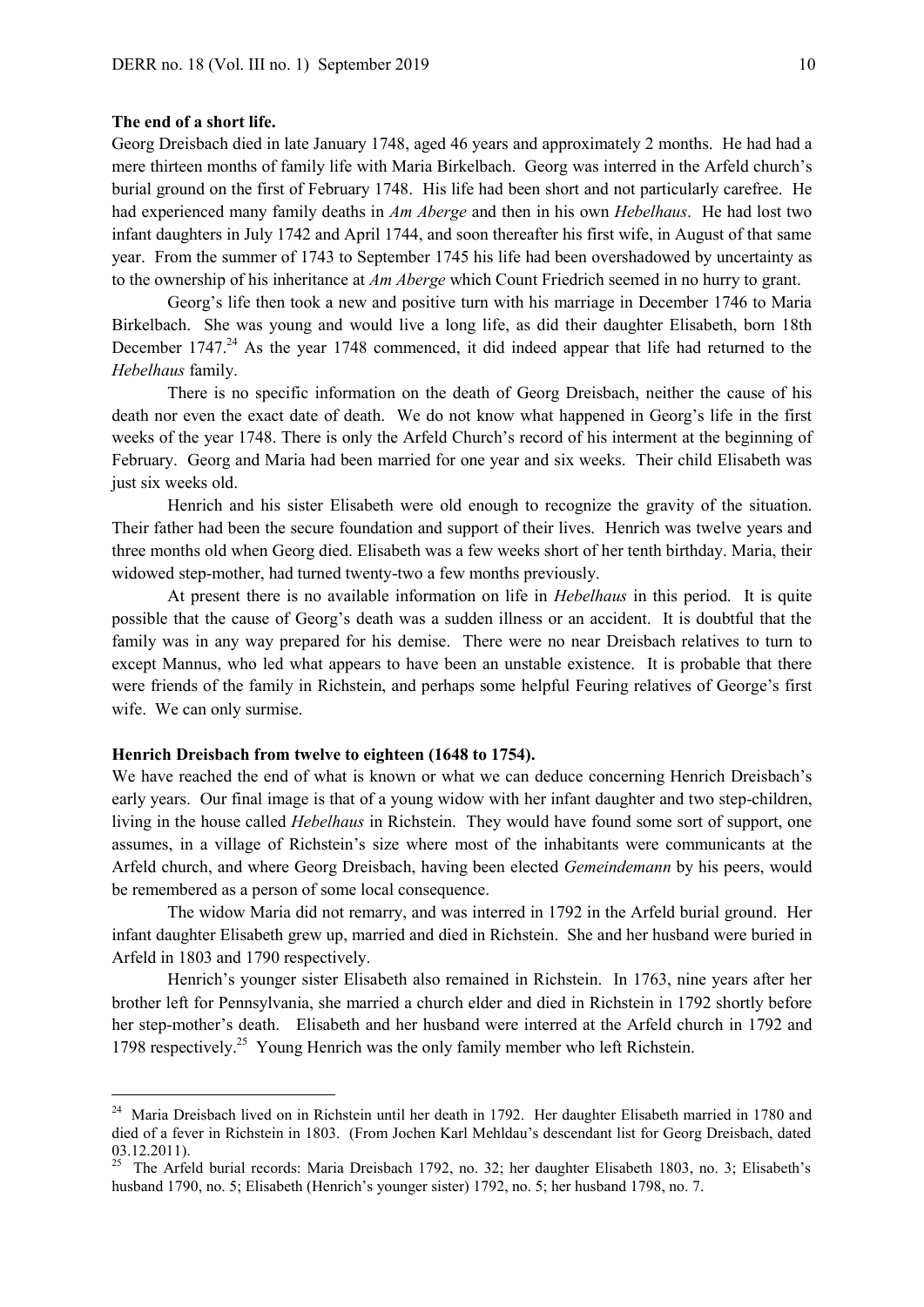-

Dreisbach in these years. It is most likely that as the *Gemeindemann's* son he would have been attending the village school in Richstein. Twelve at the time of the funeral, he may have continued his schooling at least until the summer and perhaps longer.

The established religion of both Wittgenstein territories was that of the Reformed faith. At about age fourteen Henrich would have been confirmed, probably at the Arfeld church. (It is well documented that in Pennsylvania Henrich and his children were members of Reformed congregations.)

What did teenage Henrich do? There was no formal guild system in either of the two Wittgenstein territories. There were a few towns, but no cities. There were no natural resources apart from the Wittgenstein forests which were mainly the personal property of the Counts. The principal occupations included farming, forestry, the milling of grain, the production of charcoal and its carting to the hammers and forges of neighboring Siegerland. There was no structured apprentice system to speak of, but there were of course beginners and learners in the mills and elsewhere, and one could learn various trades and skills that were practiced by the Counts' subjects, especially during the less active winter months.

Henrich can have learned a trade or craft locally, but these are things we may never know. What we do know is that throughout his American life Henry Dreisbach was primarily a farmer.

## **Making sense of uncles Simon and Mannus: both pride and shame at being a Dreisbach?**

What was teenage Henrich's view of his Dreisbach heritage? The little we know about the adult life o*f Gemeinsman* Georg Dreisbach is positive. Even his mowing of the grass for hay can be seen as a consequence of Simon's poor management and his tendency to put things off. From Georg's testimony before the Count's court we learn that Simon had secretly used the Dreisbach brothers' pieces of hereditary land as collateral to obtain a much needed private loan for himself.<sup>26</sup>

Henrich was only seven at the time his father testified before the Count's court, and he doubtless understood little of all that had happened after Uncle Simon and his family had gone far away earlier that year. By the time he was twelve, however, Henrich may have heard the family talking about the difficult years when Uncle Simon was a prisoner in Castle Wittgenstein. (In Henrich's infancy his uncle had spent one and a half years in the castle prison, much of it at hard labor in the construction of an addition to the castle.) Henrich may never have heard of Simon's involvement in the group of local amateurs who experimented with making false coins, nor of his subsequent imprisonment, nor do we know whether his father made visits to the prisoner's family at *Am Aberge* where the fields were untended, aunt Kette was alone with her children and food was scarce.<sup>27</sup>

Henrich may not have known of or understood his uncle Simon's difficulties. He cannot have fully comprehended any comments by his father on Uncle Simon who was hopelessly strapped by debt following his release from prison in 1737. Simon would have to pay significant sums to the Count's coffers for the rest of his semi-serfdom life. This was the price for being freed two months

<sup>&</sup>lt;sup>26</sup> From the testimony of Georg Dreisbach before the officials of Count Friedrich's court at Castle Wittgenstein on September 10, 1743, as recorded in the protocol of the investigation following Simon Dreisbach's unauthorized departure from Wittgenstein: *Dreisbach, Simon / dessen Gut zu Oberndorf betr. 1743.*  (Concerning Simon Dreisbach's Property in Oberndorf, 1743). Preserved in Holding WA D 53, in the Princely Archive, Bad Laasphe under the title: *Dreisbach, Simon / dessen Gut zu Oberndorf betr. 1743.*

<sup>&</sup>lt;sup>27</sup> DERRs no. 12, 13 and 14 give detailed accounts of events leading to Simon's incarceration, his testimony in court and his life as a prisoner, including his two letters to the Count pleading to be allowed to go home and plow his fields.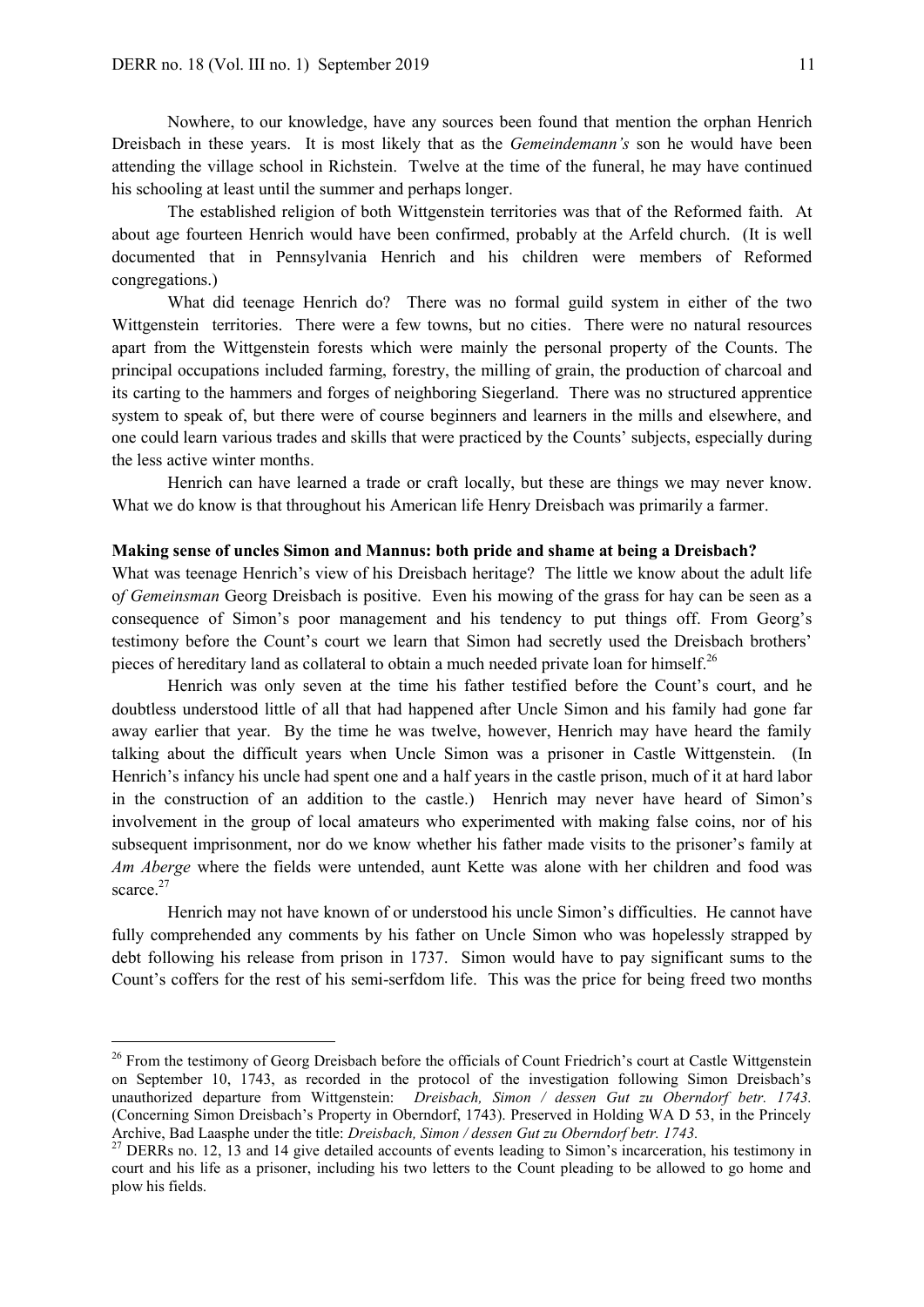early so he could go home and plow his fields. From Simon's point of view it must have seemed only logical to steal away to America since he had no prospects of escaping from this financial bondage.

And what of Uncle Mannus? Was he any help in Simon's fields? Serving at least twice in Count Friedrich's militia and also working on the Count's properties, he was not always free to come and go. It is not known where else Mannus may have worked. He married at last at age forty-one, five years after Simon had left for Pennsylvania. This marriage was preceded by a certain amount of public disgrace. As was required, the bans were read out in church a few weeks before the marriage was to take place. In the course of the reading from the pulpit it became public knowledge that Mannus (but not his future wife) had engaged in 'immoral' behavior, and that he had had to confess and renounce this before the marriage would be performed. This event took place in the summer of 1747 when brother Georg was still alive and Henrich was eleven.<sup>28</sup>

Young Henrich Dreisbach was evidently not blessed with uncles who were models of financial and moral correctness. Fortunately, he had had a father who was both a self-made man and a respected member of his community. After Georg's death in early 1748, Henrich and his sister may have received some support from their late mother's Feuring relatives. It is doubtful that uncle Mannus or the Sassmannshausen cousins provided any significant support.

According to the research of Jochen Karl Mehldau, Mannus Dreisbach had no descendants. Whether or not the teen-age Henrich knew that his uncle Mannus was still childless, there was a strong possibility that he himself might one day be the last male Dreisbach of the *Am Aberge* line in Wittgenstein. A desire to disassociate himself from his uncles by making a symbolic shift in the spelling of his family name was a possible response. Extant records contain many forms of the Dreisbach name; so many, in fact, that only the 'r' and the 'ch' were more or less immune to spelling vagaries. Henrich was free to manage the spelling of his family name as he pleased. In any event, when beginning his new life in the Philadelphia Courthouse he signed his name as *Henrich Dresbach*.

## **Planning to emigrate. A Richstein traveling companion!**

-

It is probable that Henrich began planning his departure from Wittgenstein in the year 1753. Having no knowledge of the circumstances of his life at this time, we do not know if he and his siblings had a guardian, if he was a 'learner' of a craft or had some form of income. How did he intend to finance the river boats to the Netherlands and the ocean voyage? Even in Richstein, which produced very few of the emigrants, there was surely talk of the many who had left from other Wittgenstein villages in recent years.

This was in fact the peak period of emigration to the colony of Pennsylvania. In the years 1749 to 1754 Philadelphia received more than 39,000 German-speaking immigrants. In 1754 alone they numbered 6,139. Little did Henrich know that in the very next year this number would drop to 324, in 1756 to 138 and that in 1757 no German-speaking immigrants at all would be registered.<sup>29</sup> Another large immigrant group to North America, the Irish, followed a similar pattern. The other ports in North America also saw a huge reduction in immigrants. Not until 1763 did the trans-Atlantic vessels once again carry a significant number of emigrating passengers. The cause was not a sudden drop in the number of those wishing to emigrate but was an effect of a major international conflict – the Seven Years' War, in which the part played out in North America was called the French and Indian War. Had Henrich put off leaving until the following year he might not have found a ship to sail on.

<sup>28</sup> With grateful acknowledgement to Jochen Karl Mehldau for hard-to-find information on Hermannus Dreisbach inclded in the descendant list for Georg Dreisbach 1550~ (*Nachfahrenliste Dreisbach, Georg 1550~*).

<sup>29</sup> Immigration figures from Marianne S. Wokeck, *Trade in Strangers. The Beginning of Mass Migration to North America*, The Pennsylvania University Press, University Park, PA, 1999, p.45.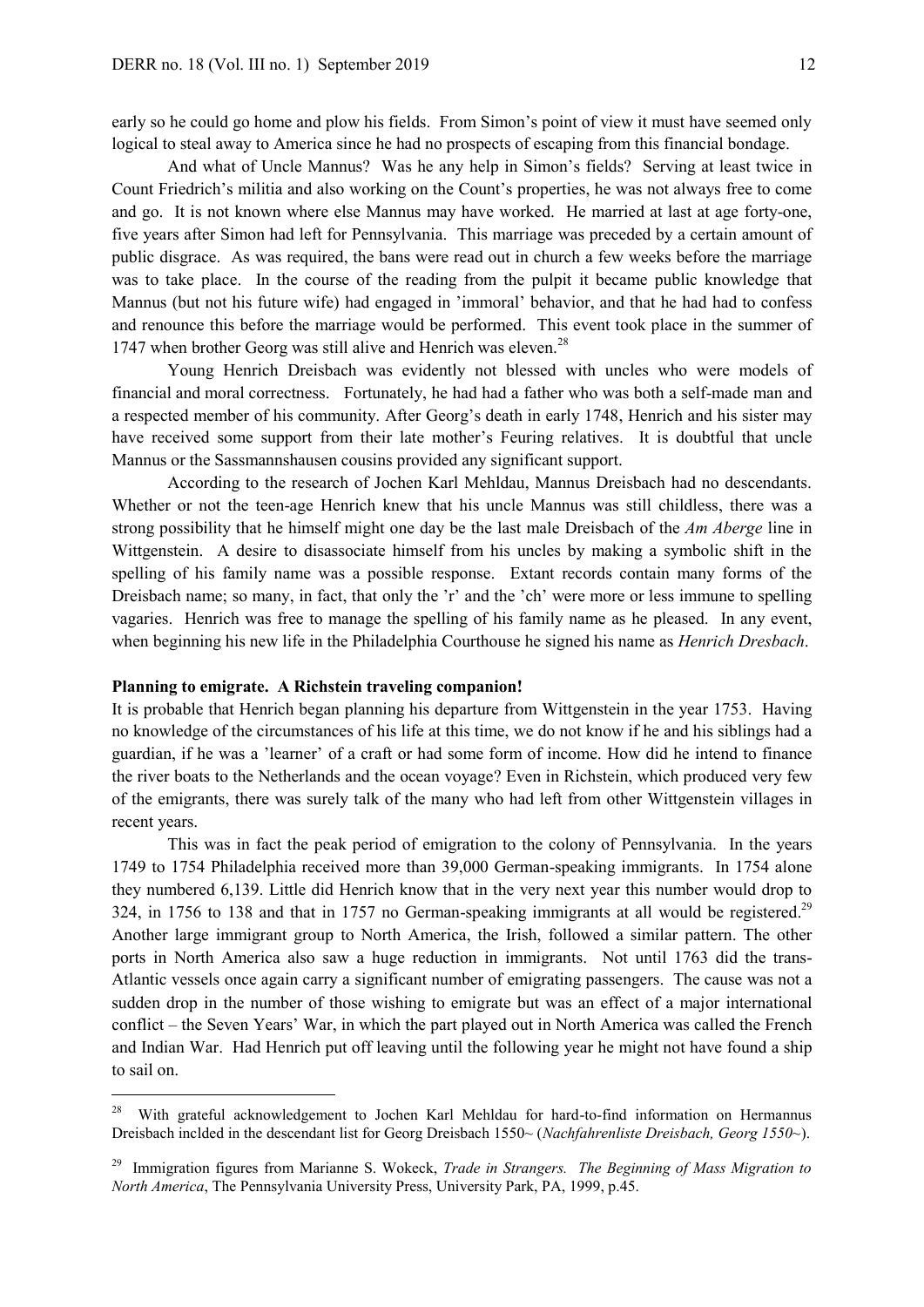Knowing almost nothing about Henrich's life from twelve to eighteen, one wonders how he could have planned and carried out his emigration plans. It is unlikely that he had any contact with his uncle Simon who by 1754 had been in Pennsylvania for eleven years. Henrich may not even have known in what part of the colony Simon had settled.

Having one or more traveling companions would be essential. Thanks to Henrich Imhof's emigrant list, we find that young Henrich did have company from Richstein to Philadelphia. The name of this travel companion was Philip Achenbach<sup>30</sup> and he too was from Richstein. Born there in 1732, he was about two and a half years older than Henrich. They are the only two passengers on the *John & Elizabeth* whom Imhof cites as coming from Richstein. On the three *John & Elizabeth* passenger lists (ship's list and two court house lists) their names are always next to each other. It is reasonable to assume that that they made and carried out their emigration plans together

## **An interesting arrangement aboard ship.**

There is seemingle endless information about the trials, mishaps and deceptions inherent in the process of leaving Europe and getting established in the New World.<sup>31</sup> Such things lie outside the scope of this paper which concentrates on one single person and his family in Europe. There is, however, certain interesting information about life on board the *John & Elizabeth*.

There were apparently sleeping units, if not simple cabins on the ship that are reflected in the groupings on the passenger lists. Henrich Dresbach and Philip Achenbach are two of a group of four single men sharing some kind of space onboard. Editors Strassburger and Hinke are not quite sure what arrangement underlies the numbers from 1 to 88 they have found in the ship's list, where each number comprises one to four male passengers.<sup>32</sup>

Our conclusion is that Henrich Dresbach was thus not sleeping in a dark and crowded lower deck but was sharing some sort of separate space with his friend Philip Achenbach and another Wittgensteiner, Johannes Schumacher from Elsoff, who was some ten years older than Achenbach. The fourth man in the group had a name common in Wittgenstein: Lückel. At the Philadelphia Courthouse he signed his name as *Daniel Leukel*. Heinrich Imhof and Jochen Karl Mehldau have searched for him in vain in the Wittgenstein records and have concluded that he may have come from a nearby territory. When Henrich turned nineteen in late October or early November as the ship neared the entry to the Delaware Bay he was assured of having at least three fellow passengers to celebrate the occasion.

#### **Absolute proof?**

-

Here ends our endeavor to examine what is known or can be deduced from various records in order to give the young Henrich Dreisbach a history of his own. Certain facets of his life may now have been identified and confirmed, though one might argue that no documentation exists which plainly says it was Georg Dreisbach's son Henrich who sailed to Philadelphia on the *John & Elizabeth* in 1754. There is no lack of circumstantial and documentary evidence indicating that it was indeed Georg Dreisbach's son Henrich who left his native Richstein in 1754 and most probably made the journey to Amsterdam together with the slightly older Philip Achenbach, also from Richstein, that on the ship they were known to be from the same place and were therefore assigned to the same 'sleeping space'.

<sup>30</sup> On one list he wrote his name as *Philib Achebach* and on the other *Philipp Achenbach*. Strassburger & Hinke vol. I, pp. 668, 670.

<sup>&</sup>lt;sup>31</sup> Marianne Wokeck's publications are some of the most informative, starting with her doctoral dissertation, "Tide of Alien Tongues: The Flow and Ebb of German Immigration to Pennsylvania 1683-1775", Temple University, 1983. See also note 29.

<sup>&</sup>lt;sup>32</sup> Editors Strassburger & Hinke write in a note at the bottom of page 665, "These numbers seem to refer to the cabins on the ship".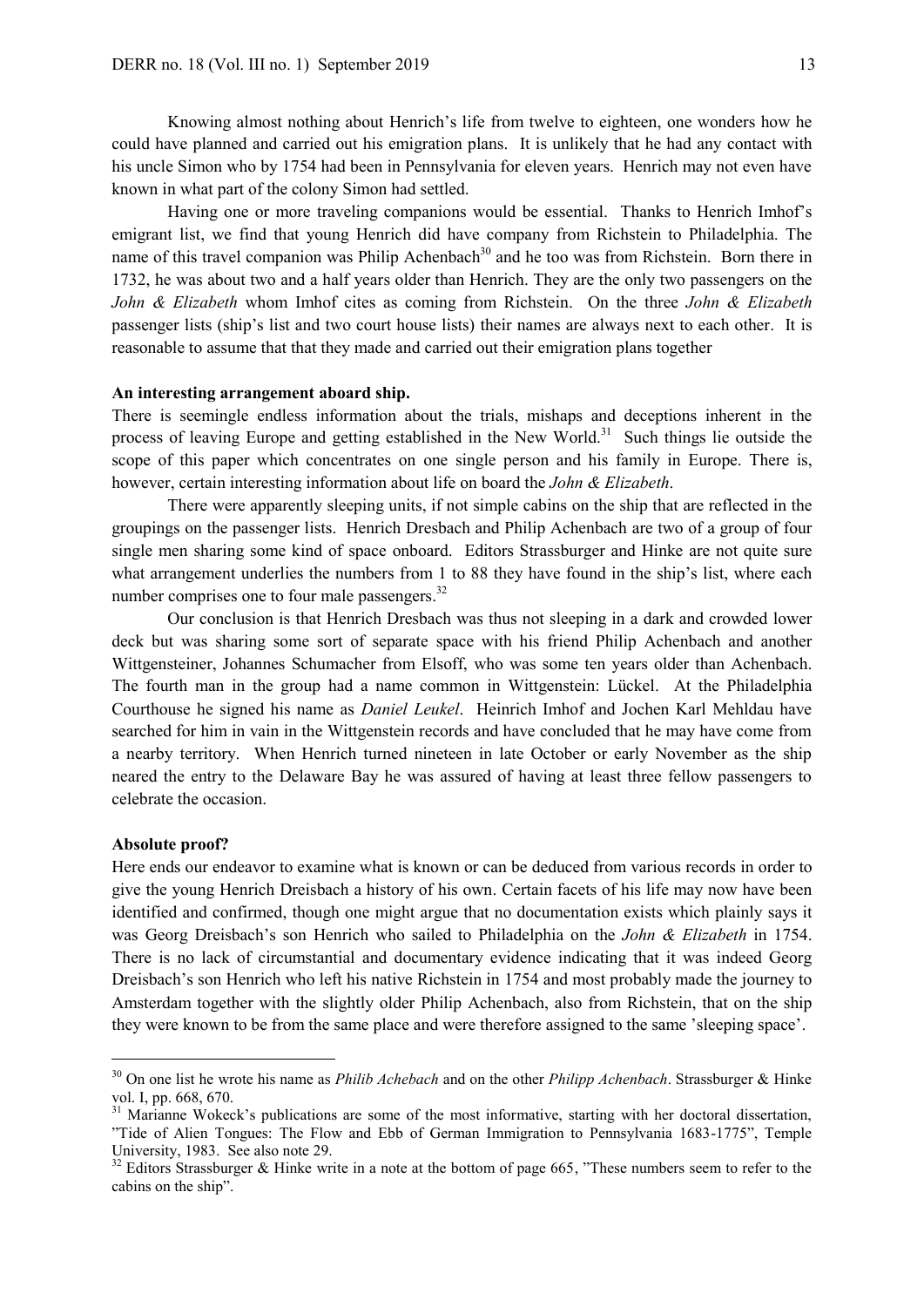#### **And then . . .**

What happened later in Pennsylvania is another topic altogether. There too it is the church records that provide glimpses one would otherwise not have. Henrich/Henry married in eastern Pennsylvania at some time before 1760 and had a daughter Elizabeth christened in the newly formed Indian Creek Reformed congregation not many miles from his farm in what is now Almont in Rockhill Twp., Bucks Co. Elizabeth was followed by two brothers, Jacob and John, and sisters Anna Catharina (mar. Reigel), Maria and Magdalena (mar. Diemer). Henrich/Henry Dreisbach had an eventful military career during the Revolutionary War. He remained in Almont until his death, which was entered in the register of deaths at the Tohickon Reformed Church in upper Bucks County, PA under 8 January 1808, as: *"old Mr. Dreisbach"*.

## **RESEARCH NOTES**

#### **1. Our highly valued German correspondents and sources of information.**

Members of the Dreisbach Family Association have been fortunate in receiving from *Jochen Karl Mehldau* over the course of some two decades, his Dreisbach descendant listings and much other information from church records and other sources. He has also supplied many other family researchers with historical and cultural information on their Wittgenstein forebears. (See also footnote 8.)

Another generous researche who has worked in close collaboration with Mr. Mehldau through the years is *Heinrich Imhof*, the designated archival researcher, correspondent and host to the visitors of the Princely Sayn-Wittgenstein-Hohenstein Archive in Bad Laasphe. He is also familiar with other archives in North Rhine Westphalia and is the author, as noted above, of the recently published *Hoffnung auf ein besseres Leben*, a monumental work on emigration from Wittgenstein to America in the 18th and 19th centuries.

A younger and equally generous correspondent with deep Wittgenstein roots and a wide knowledge of local research and researchers is *Andreas Sassmannshausen* who, since the year 2000, has supplied the present author and Marcia Dreisbach Falconer with hints, sources, texts, solutions and valuable contacts.

# **2. The hitherto unknown series of archival documents which is a key to understanding the clandestine departure of the Simon Dreisbach family. In 2011 it was located and photographed by Heinrich Imhof in the Princely Archive in Bad Laasphe and transmitted via Andreas Sassmannshausen to the author.**

In the Princely Archive of Sayn-Wittgenstein-Hohenstein, located in the Rentkammer of *Schloss Wittgenstein*, Bad Laasphe, there is an important document, once presumed unfindable, which was located by Heinrich Imhof in 2011. It is the protocol of an investigation by Count Friedrich's officials of the events and consequences of the Simon Dreisbach family's clandestine departure for Pennsylvania, titled *Dreisbach, Simon / dessen Gut zu Oberndorf betr. 1743.* (Concerning Simon Dreisbach's Farm Property in Oberndorf, 1743).